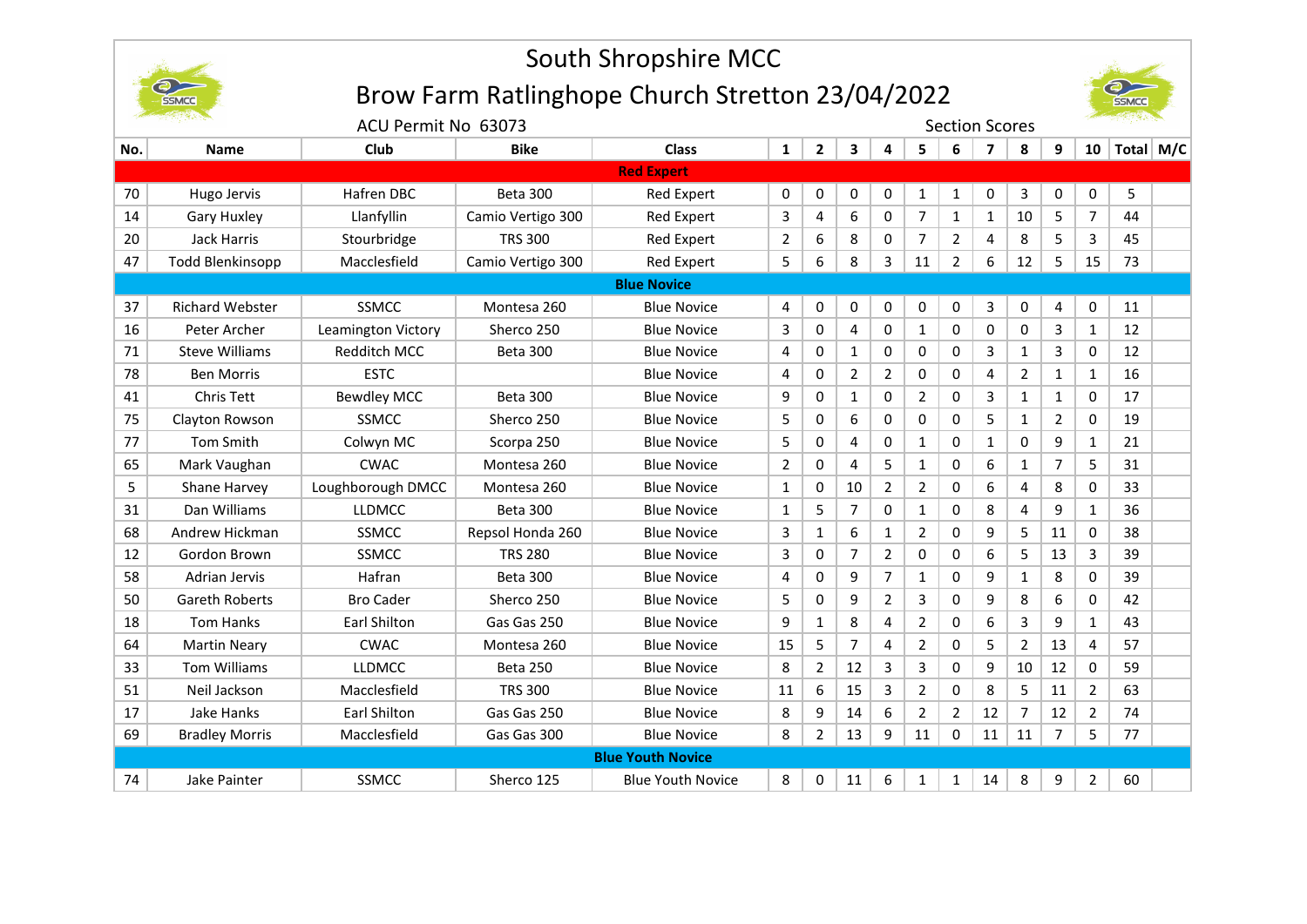

## South Shropshire MCC

## Brow Farm Ratlinghope Church Stretton 23/04/2022



ACU Permit No 63073 Section Scores

| No.                     | <b>Name</b>         | Club                    | <b>Bike</b>          | <b>Class</b>            | $\mathbf{1}$   | $\mathbf{2}$   | 3              | 4              | 5              | 6  | $\overline{\mathbf{z}}$ | 8              | 9              | 10             | Total M/C  |  |
|-------------------------|---------------------|-------------------------|----------------------|-------------------------|----------------|----------------|----------------|----------------|----------------|----|-------------------------|----------------|----------------|----------------|------------|--|
| <b>Yellow Sportsman</b> |                     |                         |                      |                         |                |                |                |                |                |    |                         |                |                |                |            |  |
| 19                      | Dave Fowler         | Redditch MCC            | Montesa 260          | Yellow Sportsman        | 5              | 0              | $\mathbf{1}$   | 0              | 0              | 0  | 0                       | $\overline{2}$ | $\mathbf{1}$   | $\mathbf{1}$   | 10         |  |
| 54                      | Scott Brookes       | Redditch MCC            | Gas Gas 250          | Yellow Sportsman        | $\overline{7}$ | 0              | 0              | $\mathbf{1}$   | $\mathbf{1}$   | 0  | $\overline{2}$          | $\overline{2}$ | $\overline{2}$ | 0              | 15         |  |
| 67                      | Owen Strudley       | Redditch MCC            | <b>Beta 250</b>      | Yellow Sportsman        | 4              | 0              | 1              | 4              | 3              | 0  | 0                       | 4              | 0              | 0              | 16         |  |
| 76                      | Jim Teague          | <b>SSMCC</b>            | <b>TRS 300</b>       | Yellow Sportsman        | 9              | 0              | 0              | 0              | 5              | 3  | $\overline{2}$          | $\mathbf{1}$   | 0              | 0              | 20         |  |
| 66                      | lan Strudley        | <b>Redditch MCC</b>     | <b>Beta 300</b>      | <b>Yellow Sportsman</b> | 6              | $\mathbf{1}$   | 2              | 0              | $\overline{2}$ | 1  | $\mathbf{1}$            | 6              | 5              | 0              | 24         |  |
| 30                      | Paul Howells        | <b>KNMCC</b>            | <b>BSA Bantam</b>    | Yellow Sportsman        | 8              | 3              | 0              | 2              | 4              | 0  | 0                       | 11             | 0              | $\mathbf{1}$   | 29         |  |
| 40                      | Mark Beresford      | Frodsham                | Beta 250             | Yellow Sportsman        | $\overline{7}$ | 0              | $\overline{2}$ | $\overline{2}$ | 4              | 2  | 0                       | 9              | 3              | $\overline{2}$ | 31         |  |
| 46                      | Sandy Plenty        | <b>SSMCC</b>            | Gas Gas 280          | Yellow Sportsman        | $\overline{7}$ | $\mathbf{1}$   | 1              | $\mathbf{1}$   | $\overline{7}$ | 3  | 10                      | 3              | 0              | 0              | 33         |  |
| 34                      | Ian Brittain        | SSMCC                   | Gas Gas 250          | Yellow Sportsman        | 12             | $\mathbf{1}$   | 3              | 1              | $\mathbf{1}$   | 0  | 3                       | 4              | 6              | $\overline{4}$ | 35         |  |
| 73                      | Mike Hicken         |                         | Honda 260            | Yellow Sportsman        | 10             | 0              | 1              | 8              | 6              | 1  | 4                       | 0              | 6              | 0              | 36         |  |
| 15                      | <b>Jack Caddick</b> | Llanfyllin              | <b>TRS 280</b>       | Yellow Sportsman        | 11             | 6              | 1              | 1              | 4              | 3  | $\overline{2}$          | 5              | 3              | 4              | 40         |  |
| 39                      | Giles Hixon         | Leamington Victory      | Montesa 250          | Yellow Sportsman        | 11             | 0              | $\overline{4}$ | 2              | 5              | 4  | 3                       | 9              | 0              | $\overline{2}$ | 40         |  |
| 21                      | Steve Sherwin       | <b>Staffs Moorland</b>  | <b>TRS 250</b>       | Yellow Sportsman        | 11             | 3              | 0              | 6              | 5              | 2  | 9                       | 10             | 9              | $\mathbf{1}$   | 56         |  |
| 13                      | Ken Brown           | <b>SSMCC</b>            |                      | Yellow Sportsman        | 12             | 4              | $\overline{2}$ | 5              | $\overline{2}$ | 6  | 9                       | 9              | 4              | $\overline{7}$ | 60         |  |
| 32                      | Andrew Lucy         | <b>LLDMCC</b>           | Gas Gas 300          | Yellow Sportsman        | 9              | $\mathbf{1}$   | 6              | 4              | 10             | 6  | 7                       | 7              | 9              | $\mathbf{1}$   | 60         |  |
| $\overline{2}$          | Dean Stretton       | <b>Sutton Coldfield</b> | Vertigo 250          | Yellow Sportsman        | 9              | $\overline{2}$ | 6              | 2              | 5              | 10 | 5                       | 8              | 15             | 4              | 66         |  |
| 22                      | <b>Kev Finney</b>   | <b>Staffs Moorland</b>  | <b>TRS One R 250</b> | Yellow Sportsman        | 0              | 0              | 4              | 11             | 12             | 3  | 11                      | 14             | 8              | $\overline{4}$ | 67         |  |
| 72                      | Craig Robinson      |                         | Montesa 260          | Yellow Sportsman        | 12             | 3              | 3              | 7              | 11             | 6  | 9                       | 3              | 8              | 5              | 67         |  |
| 3                       | Jonathan Goodfellow | <b>Staffs Moorland</b>  | Gas Gas 250          | Yellow Sportsman        | 14             | 4              | 0              | 0              | 9              | 9  | 10                      | 9              | 8              | 8              | 71         |  |
| 56                      | Matthew Kingston    | <b>SSMCC</b>            | Sherco 300           | <b>Yellow Sportsman</b> | 11             | 0              | 5              | 10             | 11             | 5  | 11                      | 9              | 8              | 4              | 74         |  |
| 62                      | Mat Bishop          | <b>SSMCC</b>            |                      | Yellow Sportsman        | 12             | $\overline{2}$ | 3              | 9              | 14             | 6  | 8                       | 10             | 4              | 6              | 74         |  |
| 59                      | Joseph Ibison       | Clive MCC               | Montessa 260         | Yellow Sportsman        | 14             | 0              | 5              | 4              | 12             | 6  | 15                      | 13             | 9              | 10             | 88         |  |
| 48                      | Sean Perrott        |                         | <b>Beta 250</b>      | Yellow Sportsman        | 20             | 8              | 5              | 12             | 10             | 9  | 13                      | 14             | 10             | $\overline{7}$ | 108        |  |
| 43                      | Darren Hall         | SSMCC                   | Gas Gas 300          | Yellow Sportsman        | 14             | 9              | $\overline{4}$ | 10             | 12             | 13 | 8                       | 16             | 13             | 10             | 109        |  |
| 44                      | Marcus Doley        | SSMCC                   | Beta Evo 300         | Yellow Sportsman        | 14             | 10             | 10             | 8              | 12             | 9  | 11                      | 12             | 14             | 14             | 114        |  |
| 57                      | Andrew Cotterill    |                         | Gas Gas 270          | Yellow Sportsman        | 13             | 17             | 4              | 11             | 12             | 12 | 9                       | 20             | 14             | 12             | 124        |  |
| 6                       | Dave Wood           | <b>Stafford Auto</b>    | James 250            | Yellow Sportsman        | <b>RET</b>     |                |                |                |                |    |                         |                |                |                | <b>RET</b> |  |
| 23                      | lan Price           | SSMCC                   | <b>TRS 250</b>       | Yellow Sportsman        | <b>RET</b>     |                |                |                |                |    |                         |                |                |                | <b>RET</b> |  |
| 25                      | Kevin Waldron       | <b>Bewdley MCC</b>      | Beta Evo 200         | Yellow Sportsman        | <b>RET</b>     |                |                |                |                |    |                         |                |                |                | <b>RET</b> |  |
| 26                      | Matthew Bradbury    | Dudley & DMCC           | Fantic 200           | Yellow Sportsman        | <b>RET</b>     |                |                |                |                |    |                         |                |                |                | <b>RET</b> |  |